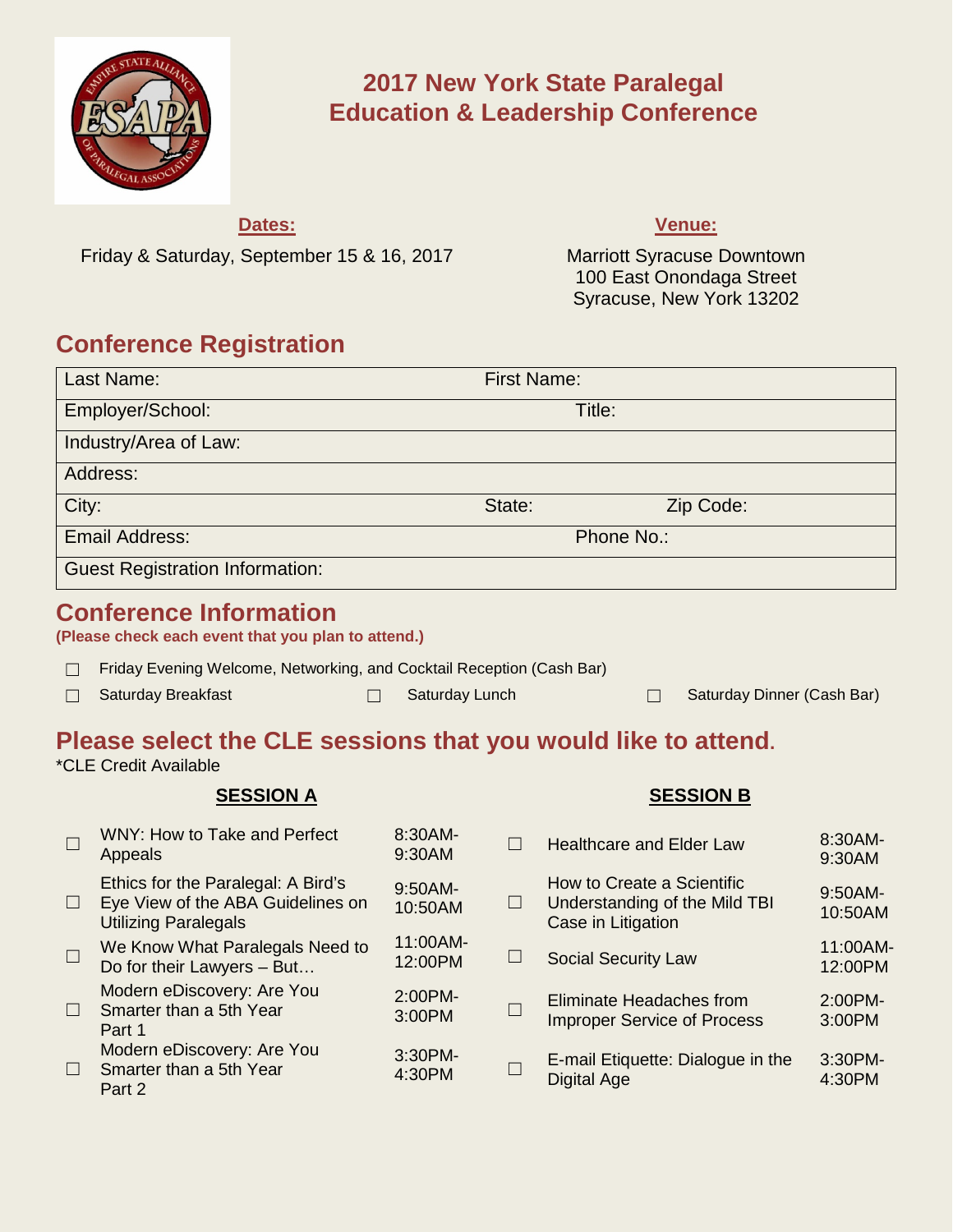| Method of Payment                                                                                                                                                                                                         |                                                                                                                                                              |                                                                                                                                  |  |  |  |  |
|---------------------------------------------------------------------------------------------------------------------------------------------------------------------------------------------------------------------------|--------------------------------------------------------------------------------------------------------------------------------------------------------------|----------------------------------------------------------------------------------------------------------------------------------|--|--|--|--|
| On or Before June 30, 2017<br><b>Early Bird Registration Fee</b>                                                                                                                                                          |                                                                                                                                                              | On or Before August 15, 2017<br><b>Standard Registration Fee</b>                                                                 |  |  |  |  |
|                                                                                                                                                                                                                           | <b>Association Member Fee - \$125</b><br>Non Member Fee - \$150                                                                                              | <b>Association Member Fee - \$150</b><br>$\Box$<br>Non Member Fee - \$175<br>$\Box$                                              |  |  |  |  |
| Please mail all registration forms and checks/money orders payable to:<br><b>Empire State Alliance of Paralegal Associations, Inc.</b><br>C/O Deborah King, ESAPA Treasurer, 330 Chadlee Drive, Brockport, New York 14420 |                                                                                                                                                              |                                                                                                                                  |  |  |  |  |
|                                                                                                                                                                                                                           | Registration is limited to the first 150 responses.                                                                                                          | Full Registration includes CLE's and the following<br>events:                                                                    |  |  |  |  |
|                                                                                                                                                                                                                           | Registration is also available online by visiting the<br><b>ESAPA website at www.empirestateparalegals.org</b><br>and clicking the ONLINE REGISTRATION LINK. | Friday, September 15, 2017<br><b>Check-In &amp; Registration for Conference</b><br>Packets (including program book)<br>$\bullet$ |  |  |  |  |
|                                                                                                                                                                                                                           | Note: Tickets may be purchased for guests not<br>registered for the meeting: Advanced purchases<br>are encouraged. ** See Guest Policies.                    | <b>Access to Exhibit Hall</b><br>Friday Evening Welcome, Networking, and<br><b>Cocktail Reception</b>                            |  |  |  |  |
|                                                                                                                                                                                                                           | Attendees are responsible for making their own<br>hotel and travel reservations, as well as any<br>cancellations for these arrangements.                     | Saturday, September 16, 2017<br><b>Breakfast</b><br>Lunch<br>$\bullet$<br><b>Dinner</b>                                          |  |  |  |  |

# **Conference Schedule**

# **Friday, September 15, 2017 – Evening**

# **Check-In & Registration (4:00PM-6:00PM)**

## **Opening Welcome Reception and Networking in the Exhibit Hall (6:00PM-8:00PM)**

Join us for the unveiling of the 2017 Exhibit Hall presented by the Empire State Alliance of Paralegal Associations, Inc. ("ESAPA"), in support of the 2017 New York State Paralegal Education & Leadership Conference. Visit all of the generous and supportive vendors in the Exhibit Hall. We have scheduled this time to learn about the products and services they provide. Bring your business cards, talk with peers and meet and/or reacquaint yourself with our many vendors. Create new contacts and develop strong working relationships that can lead to numerous benefits.

There will be plenty of delicious hors d'oeuvres, and a premium cash bar. Don't miss this great opportunity to have a night of fun!

# **Saturday, September 16, 2017 – Morning**

## **Registration and Continental Breakfast (7:00AM-8:30AM)**

Enjoy a continental breakfast with your peers as you start a full day of dynamic continuing legal education sessions, and meet the ESAPA leaders.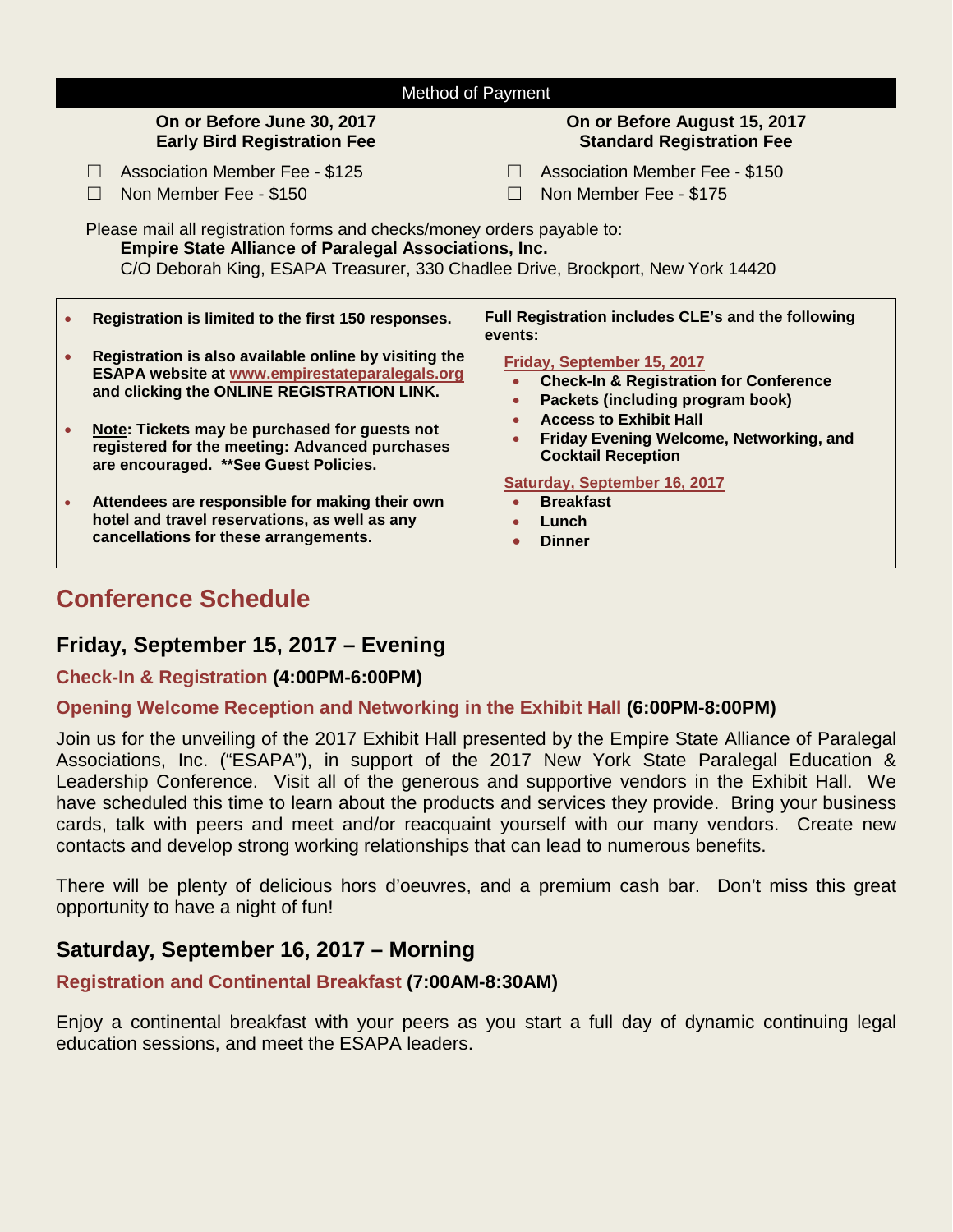# **Saturday, September 16, 2017 – Afternoon:**

# **Lunch (12:00PM-1:45PM)**

Lunch is served, relax and enjoy a buffet, refreshing beverages and dessert.

# **Saturday, September 16, 2017 – Evening:**

# **Cocktail Reception (5:30PM-6:30PM)**

### **ESAPA Dinner with Keynote Speaker: Hon. James P. Murphy (6:30PM-8:30PM)**

Please join us for dinner to celebrate and give special recognition to the mission of the Empire State Alliance of Paralegal Associations, Inc. ESAPA is also very pleased to have as our Keynote Speaker, the Honorable James P. Murphy.

To further celebrate the paralegals of New York State, ESAPA has submitted a request to the Governor's office to proclaim September 15, 2017 as "Paralegal Day." We continue to await a response to the application. In the event the request is granted, an announcement will be posted to ESAPA's website.

## **KEYNOTE SPEAKER**

Hon. James P. Murphy was elected as a Justice of the New York Supreme Court in 2004 and currently sits in Onondaga County in the Fifth Judicial District where he is assigned to the General Civil Part. In addition to his Supreme Court duties, Judge Murphy was appointed in 2007 by then Chief Administrative Judge Jonathan Lippman to serve as District Coordinating Judge for the Town and Village Courts in the Fifth District and currently oversees 260 judges. He was an Adjunct Professor in Business Law at LeMoyne College in Syracuse, New York from 2008 – 2012 and regularly provides continuing education and training to Town and Village Judges, lawyers and law students. He is President Elect of the Onondaga County Bar Association and also serves on its Board of Directors, the Executive Committee and Finance Committee. He was recently elected as the Treasurer of the Judicial Section of the New York State Bar Association.

Judge Murphy is a graduate of St. Lawrence University and Syracuse University College of Law. He was in private practice for 20 years with an emphasis on civil litigation, along with representing several Towns and Villages. For over 10 years, he served as a full-time and part-time Assistant District Attorney for Onondaga County. Prior to taking the Bench, Judge Murphy was elected three times to the Onondaga County Legislature and served as Chair of the Ways and Means Committee, overseeing the County finances.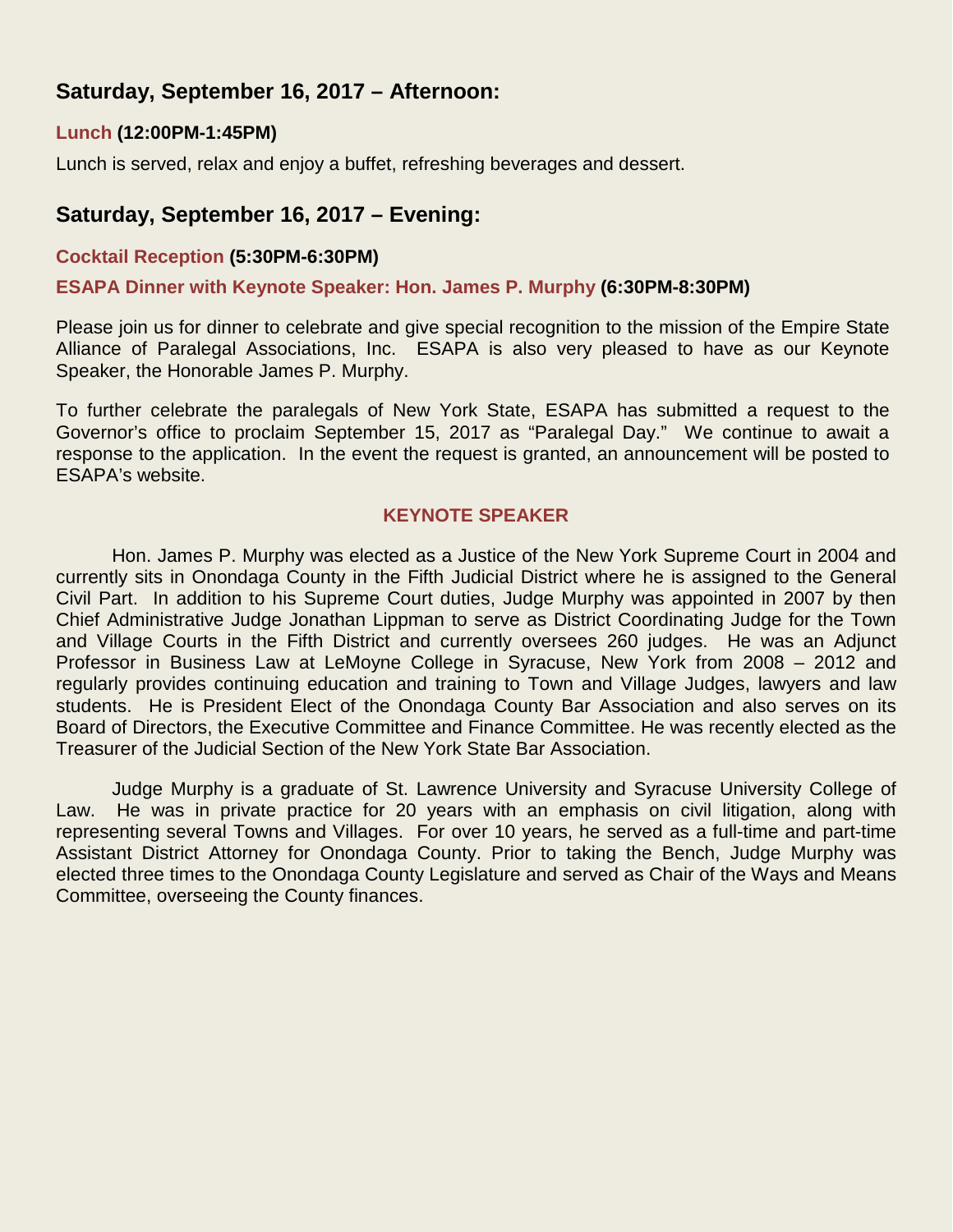# **CLE Sessions**

# **8:30AM-4:30PM (Breaks: 9:30AM-9:50AM; 10:50AM-11:00AM; and 3:00PM-3:30PM)**

# **SESSION A**

### **Appellate Practice - Western New York: How to Take and Perfect Appeals (8:30AM-9:30AM)**

#### **Presented by Robert Brucato, Esq.**

Rob Brucato opened the Buffalo Office of Counsel Press in 1992 and has continuously managed it since that time. Rob has 25 years' experience and has personally been involved with several thousand appeals. This CLE program focuses on the appellate process in New York's appeals courts as well as the United States Court of Appeals for the Second Circuit. Attendees will learn the methods for bringing and perfecting appeals in the Appellate Divisions (with the main focus on the Appellate Division Third Department and Appellate Division Fourth Department); how to manage the limited appeals jurisdiction of the New York Court of Appeals; and the many filings that are needed in the Second Circuit.

### **Ethics for the Paralegal: A Bird's Eye View of the ABA Guidelines On Utilizing Paralegals and Updated in New York Law (9:50AM-10:50AM)**

#### **Presented by Margaret Phillips, Esq.**

Margaret Phillips, attorney, assistant professor and director of Daemen College's Paralegal Studies program reviews the do's and don'ts of paralegal ethics. Many new attorneys are not educated in their law school ethics class on how to walk the line between supervision and delegation with a paralegal. Likewise, many attorneys are not informed (beyond the unauthorized practice of law) of the ABA guidelines in proper utilization of paralegals in all aspects of practice. Prof. Phillips will review the ethical guidelines for attorneys and paralegals and will share her up-to-date research on New York law on ethical issues.

# **We Know What Paralegals Need to Do for Their Lawyers - But What do Your Lawyers Need to Do for You? (11:00AM-12:00 PM)**

#### **Presented by Lynne-Marie Reveliotis**

Ms. Reveliotis is the current CEO and COO of two companies, LMR Enterprises, Inc. and Resolution Resources, Inc. She is a licensed Private Investigator in Massachusetts and holds several insurances licenses. She has taught litigation courses as a senior instructor as part of the Northeastern University paralegal professional program. Ms. Reveliotis has served on the Board of Directors in many capacities for the Massachusetts Paralegal Association and is the past Vice President and Director of Positions and Issues for the National Federation of Paralegal Associations, Inc. Ms. Reveliotis will present an informative review of the issues surrounding professional conduct and unauthorized practice of law. The presentation will include various ethical dilemmas to be reviewed and discussed with the audience.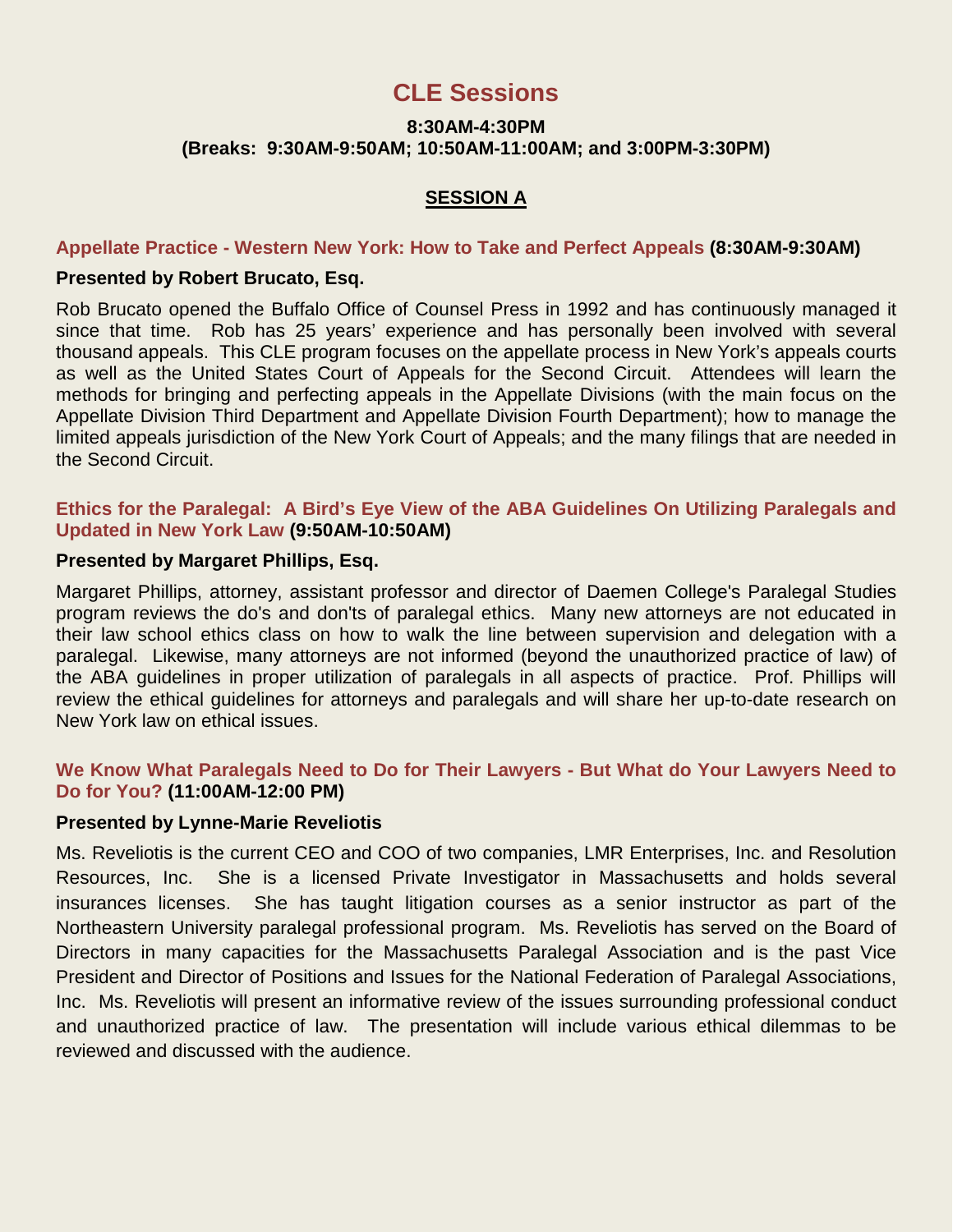# **Modern eDiscovery: Are You Smarter Than a 5th Year? (2:00PM-3:00PM, cont. 3:30PM-4:30PM)**

# **Presented by Peter R. Coons, Sr. Vice President and Co-Founder of D4, and Kris Wasserman, Vice President & Senior Consultant**

Corporations continue to store data unnecessarily and its growth is unabated. While seemingly harmless, this data may be subject to preservation due to litigation or regulatory investigations. The cost of finding, collecting and reviewing this data can run into the millions on even a small matter. The price of not doing the aforementioned steps properly can cost an organization even more. This presentation will address the various phases of electronic discovery and provide technical advice regarding the identification and reduction of data prior to its review and production. Further, this presentation will address newer data repositories being sought by litigants, such as cloud data and smart devices. Advice will be provided on how to identify data stored in these repositories and steps one can take to preserve it.

# **SESSION B**

#### **Healthcare and Elder Law (8:30AM-9:30AM)**

#### **Presented by Jennifer Flannery, Esq.**

Ms. Flannery's practice focuses on trust and estate litigation, planning, and administration. Ms. Flannery's trust and estate litigation practice includes Will and Trust Contests, Trust Litigation, Will Construction Proceedings, Fiduciary Litigation, Fiduciary Removal Proceedings, Accounting Proceedings, Spousal Rights Proceedings, and Kinship Proceedings. Ms. Flannery is also an adjunct professor at Hilbert College in its Legal Studies Department.

Ms. Flannery will cover the basics of elder law as they apply to paralegal responsibilities. Ms. Flannery will address legal issues related to asset management and conservation, disability planning, estate planning, guardianships, health care proxies and living wills, hospice care and other end of life issues, long-term care insurance, Medicare and Medicaid, powers of attorney, and more.

## **How to Create a Scientific Understanding of the Mild TBI Case in Litigation (9:50AM-10:50AM)**

## **Presented by Jerid M. Fisher, Ph.D., ABN**

Dr. Fisher is a Board Certified Forensic Neuropsychologist with more than 30 years' experience. He earned his Bachelor's degree in Psychology from Duke University and his Ph.D. in Clinical Psychology from the University of Rochester. After working for several years at the University of Rochester Medical Center (URMC) as a Senior Instructor in Psychiatry and Neurology and the Director of the Cognitive Functions Laboratory, Dr. Fisher left academia to develop brain injury rehabilitation programs across New York State. Dr. Fisher has specialized in high profile litigation as a criminal expert for both the prosecution and defense as well as working as a plaintiff and defense expert in civil litigation matters.

## **Social Security Law (11:00AM-12:00PM)**

## **Presented by Steven R. Dolson, Esq.**

Mr. Dolson practices in the primary areas of Social Security Disability and Bankruptcy law. Mr. Dolson will present information regarding Social Security Disability (SSD) and Supplemental Security Income (SSI). He will discuss basic eligibility and terminology; disability definition within Social Security; the 5-step sequential disability finding process; and the administrative procedures for claims.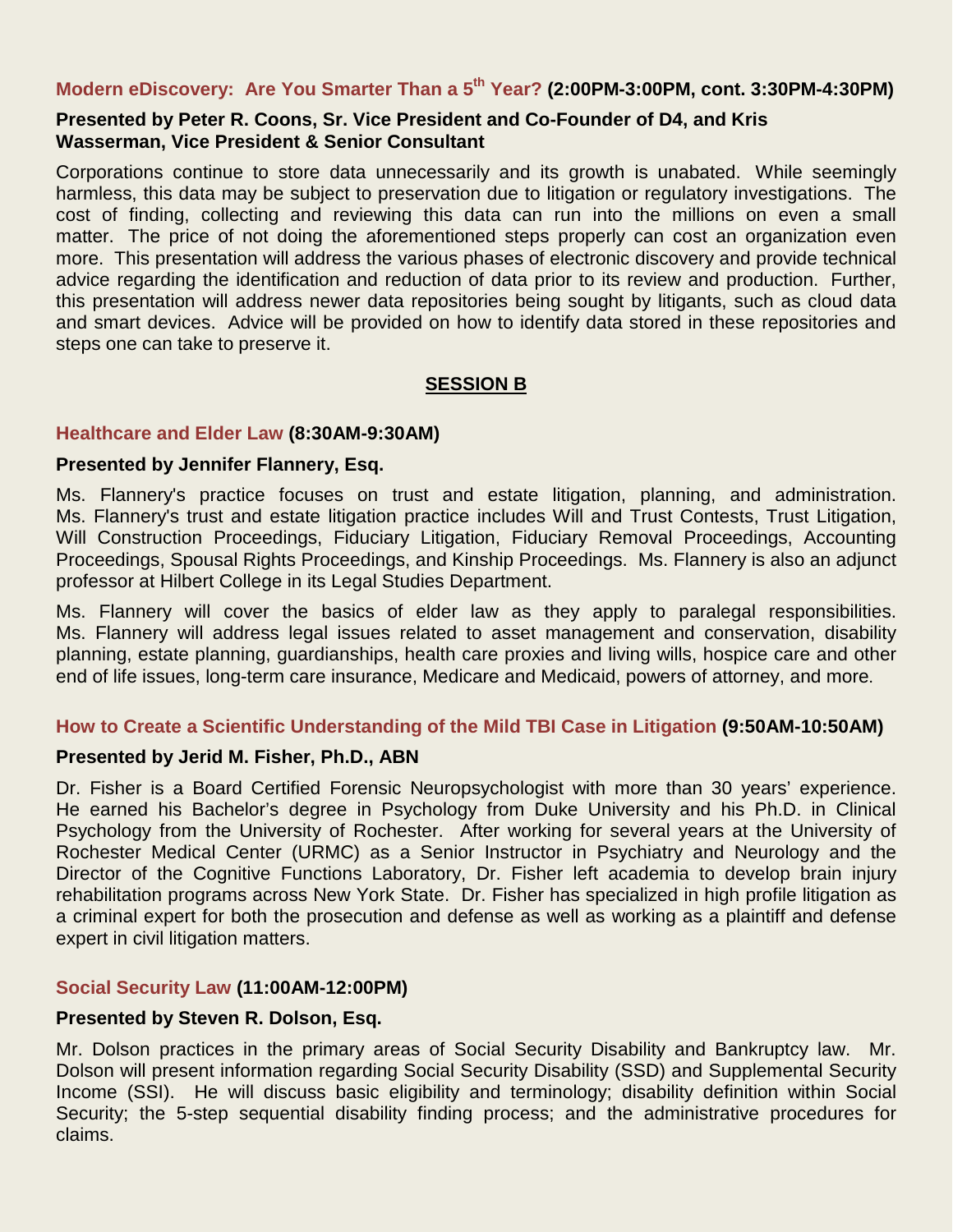# **Eliminate Headaches From Improper Service of Process (2:00PM-3:00PM)**

## **Presented by Brani Andreev, MBA**

Do you know that according to the National Center for State Courts, process service is one of the top challenges confronting the Justice system? Consistent with fundamental notions of due process and fairness, a person must receive proper notice of any judicial action in which he/she is made a party. Yet service of process is often a neglected step in a legal proceeding. Proper service on a party and a correct affidavit of service filed with the court ensure that the parties to the action have been notified as prescribed by the law. Failure to complete this process may result in a delay, breach of duty, or termination of an otherwise successful trial. Legal market analysis conducted by Associated Services shows that more than 85% of paralegals and legal managers are not satisfied with their current process server.

## **Email Etiquette: Dialogue in the Digital Age (3:30PM-4:30PM)**

#### **Presented by Lesley Diaz**

Ms. Diaz is a small business owner, organizational consultant and educator with almost thirty years of experience in the fields of learning, leadership, decision-making and change. She currently teaches Organizational Behavior, Change and Transformation, Strategic Planning, and Systems Thinking for both Undergraduate and Master's students at Medaille College in Buffalo. Her passion is creating collaborative and cohesive workplaces where every voice can be heard and everyone's skills can impact shared goals.

Join Ms. Diaz for an informative presentation on what we know about how humans communicate and how technology has changed our communication. There will be an opportunity for interactional activity and discussion.